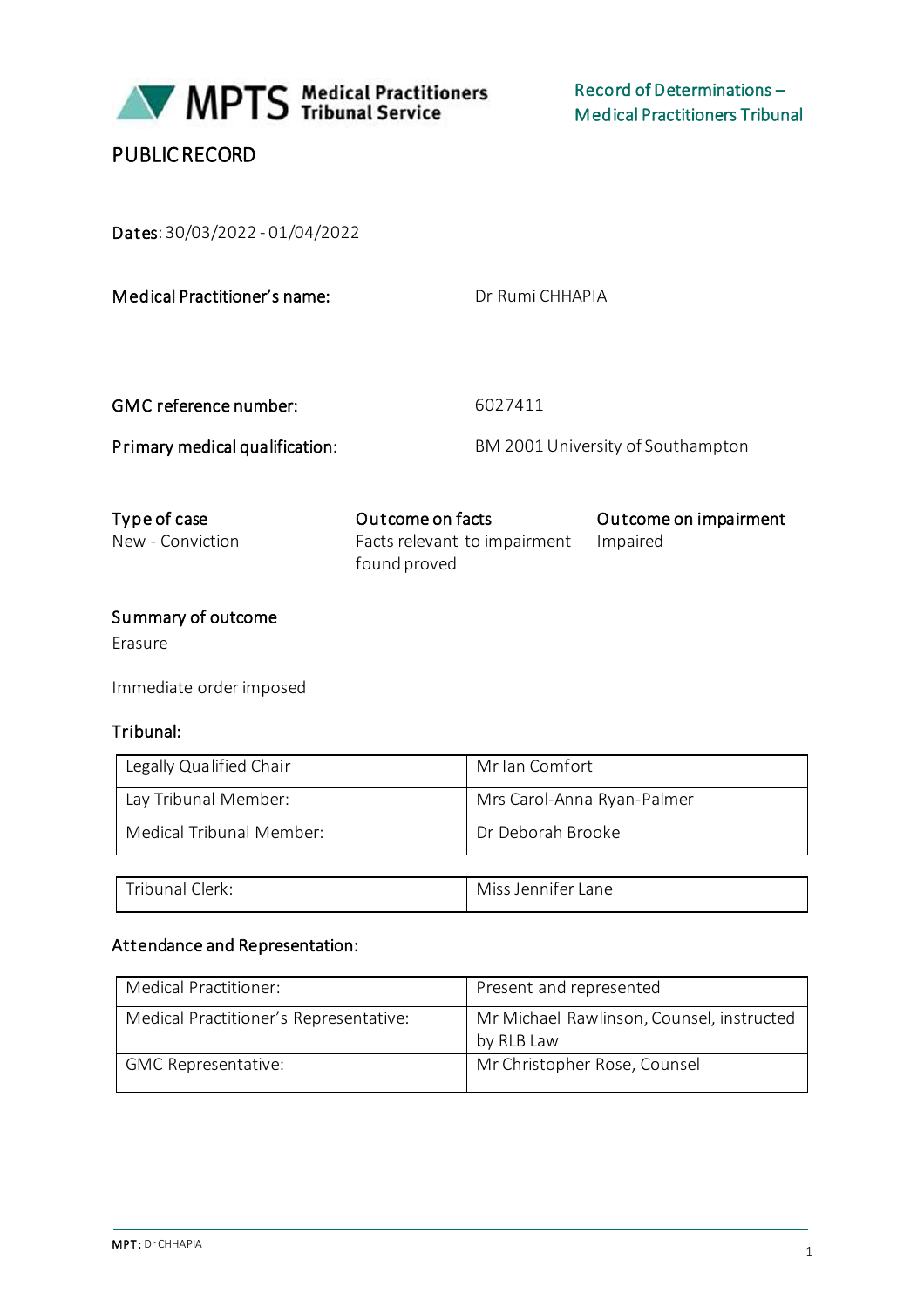## Attendance of Press / Public

In accordance with Rule 41 of the General Medical Council (Fitness to Practise) Rules 2004 the hearing was held partly in public and partly in private.

## Overarching Objective

Throughout the decision making process the tribunal has borne in mind the statutory overarching objective as set out in s1 Medical Act 1983 (the 1983 Act) to protect, promote and maintain the health, safety and well-being of the public, to promote and maintain public confidence in the medical profession, and to promote and maintain proper professional standards and conduct for members of that profession.

#### Determination on Facts and Impairment - 30/03/2022

#### Background

1. Dr Chhapia qualified in 2001 from the University of Southampton. At the time of the events, Dr Chhapia was practising as a GP, in addition to being one of five Directors at the Portsmouth Primary Care Alliance Limited ('PPCA'), with temporary responsibility for managing the PPCA's finances.

2. The allegation that has led to Dr Chhapia's hearing can be summarised as follows: On 28 September 2020, Dr Chhapia admitted to the misappropriation of funds from PPCA in a meeting with the PPCA's directors. It was later identified that Dr Chhapia had made 64 transactions from the bank account of PPCA into his own bank account over a period of 41 days, totalling £1,133,704.50. On 22 September 2021 at East Hampshire Magistrates' Court, Dr Chhapia pleaded guilty and was convicted of fraud by abuse of position. He was sentenced to 40 months' imprisonment on 5 November 2021 at Portsmouth Crown Court.

3. The initial concerns were raised with the GMC by Dr A, a fellow director of the PPCA, following Dr Chhapia's admissions.

#### The Allegation and the Doctor's Response

4. The Allegation made against Dr Chhapia is as follows: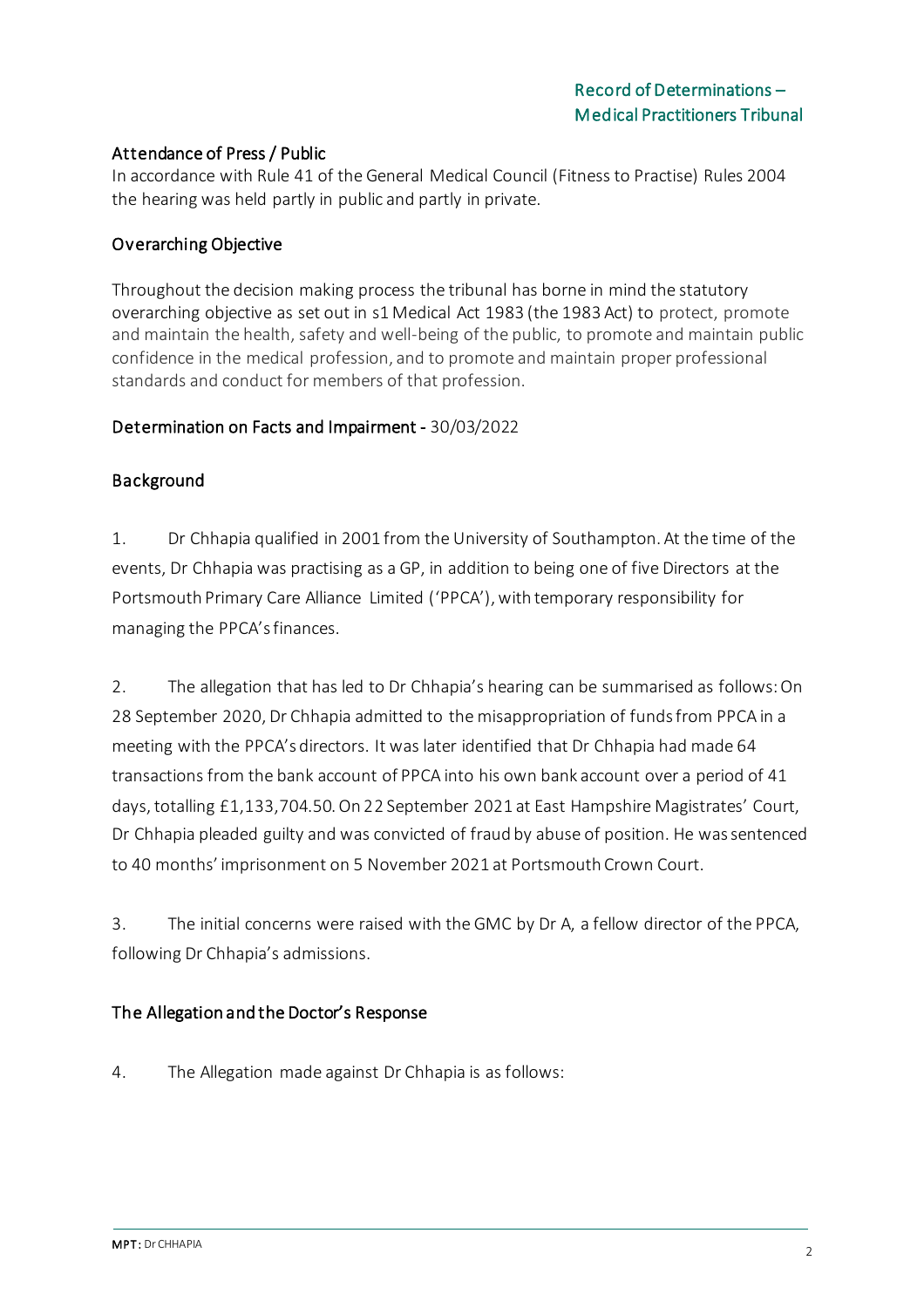That being registered under the Medical Act 1983 (as amended):

- 1. On 22 September 2021 at East Hampshire Magistrates' Court you were convicted of fraud by abuse of position, contrary to Sections 1 and 4 Fraud Act 2006. Admitted and found proved
- 2. On 5 November 2021 at Portsmouth Crown Court you were sentenced to 40 months' imprisonment. Admitted and found proved

And that by reason of the matters set out above your fitness to practise is impaired because of your conviction. To be determined

# The Admitted Facts

5. At the outset of these proceedings, through his counsel, Mr Rawlinson, Dr Chhapia made admissions to the entirety of the Allegation, as set out above, in accordance with Rule 17(2)(d) of the General Medical Council (GMC) (Fitness to Practise) Rules 2004, as amended ('the Rules'). In accordance with Rule 17(2)(e) of the Rules, the Tribunal announced the facts of the Allegation as admitted and found proved in full.

#### Determination on Impairment

6. The Tribunal now has to decide in accordance with Rule 17(2)(l) of the Rules whether, on the basis of the facts which it has found proved as set out above, Dr Chhapia's fitness to practise is impaired by reason of his conviction.

#### The Outcome of Applications Made during the Impairment Stage

7. The Tribunal granted the application made on behalf of Dr Chhapia, pursuant to Rule 41 of the Rules, to hear all matters relating to XXX in private. This application was not opposed by the GMC. In accordance with Rule 41, the Tribunal was satisfied to hear all matters relating to XXX in private.

#### The Evidence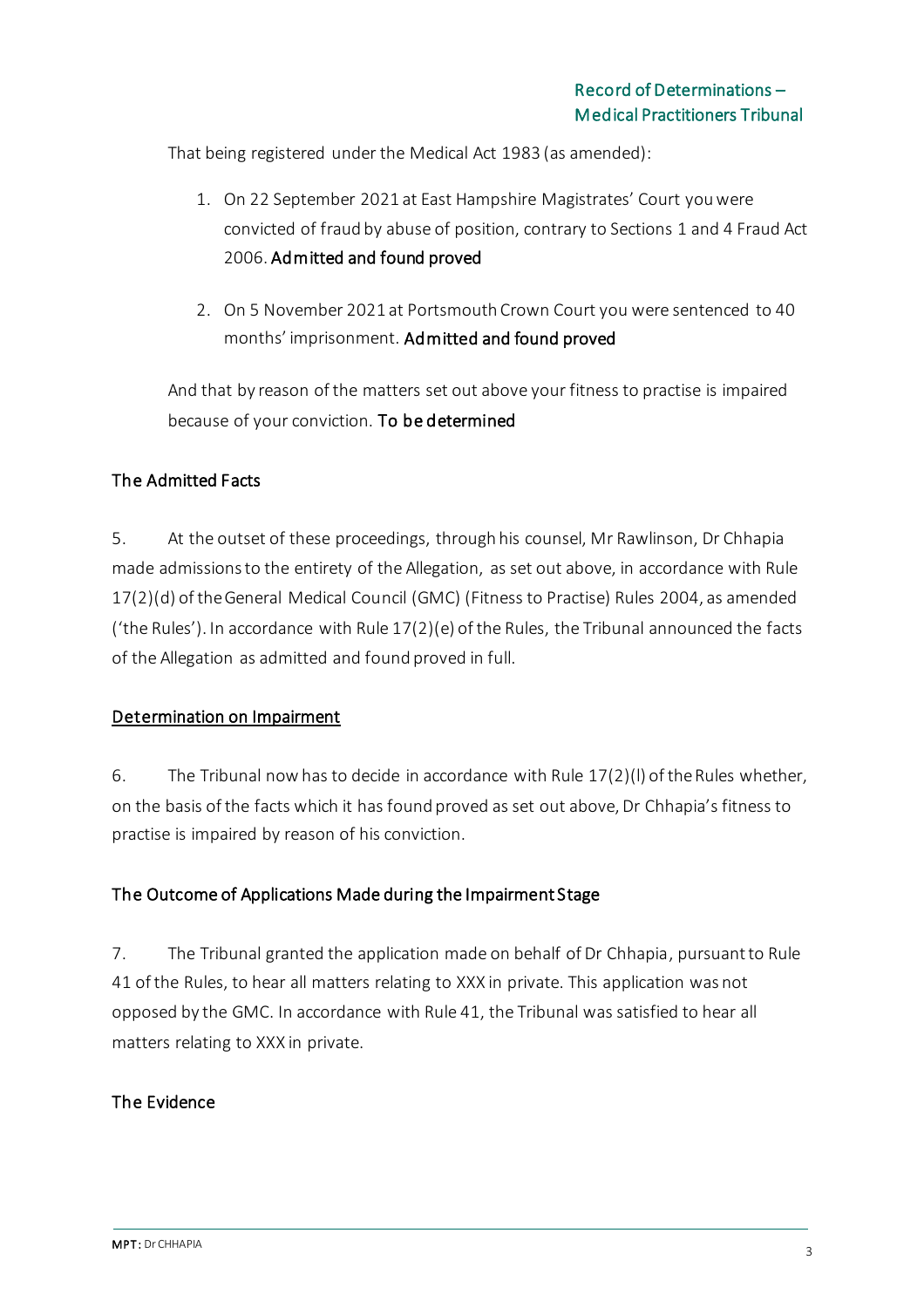8. The Tribunal had regard to the documentary evidence provided by the parties at this stage of the hearing. This evidence included but was not limited to:

- Certificate of conviction, dated 5 November 2021;
- Sentencing remarks, dated 5 November 2021;
- Police witness statements of Dr A, Dr B, Mr C, Ms D and Mr F.

## Submissions

9. On behalf of the GMC, Mr Rose directed the Tribunal to the principles set out in Good Medical Practice ('GMP') and relevant authorities. Mr Rose also referred the Tribunal to paragraph 119 of the Sanctions Guidance (2020) ('the SG') which provides:

# *'119 As a general principle, where a doctor has been convicted of a serious criminal offence or offences, they should not be permitted to resume unrestricted practice until they have completed their sentence.'*

10. Mr Rose submitted that Dr Chhapia's fitness to practise is currently impaired by reason of his conviction. He submitted that Dr Chhapia is currently serving a custodial sentence, which is not due to be completed until 2025. He accepted that all of the money taken by Dr Chhapia had now been repaid to the PPCA, but at this stage there is limited evidence before the Tribunal as to Dr Chhapia's level of insight and remediation. In any event, it was a principle that fitness to practise will remain impaired until his sentence is completed.

11. On behalf of Dr Chhapia, Mr Rawlinson submitted that he did not seek to demur from any of the GMC's submissions on impairment, and that Dr Chhapia agreed that his fitness to practise was currently impaired.

# The Relevant Legal Principles

12. The Tribunal reminded itself that, at this stage of proceedings, there is no burden or standard of proof, and the decision of impairment is a matter for the Tribunal's judgement alone.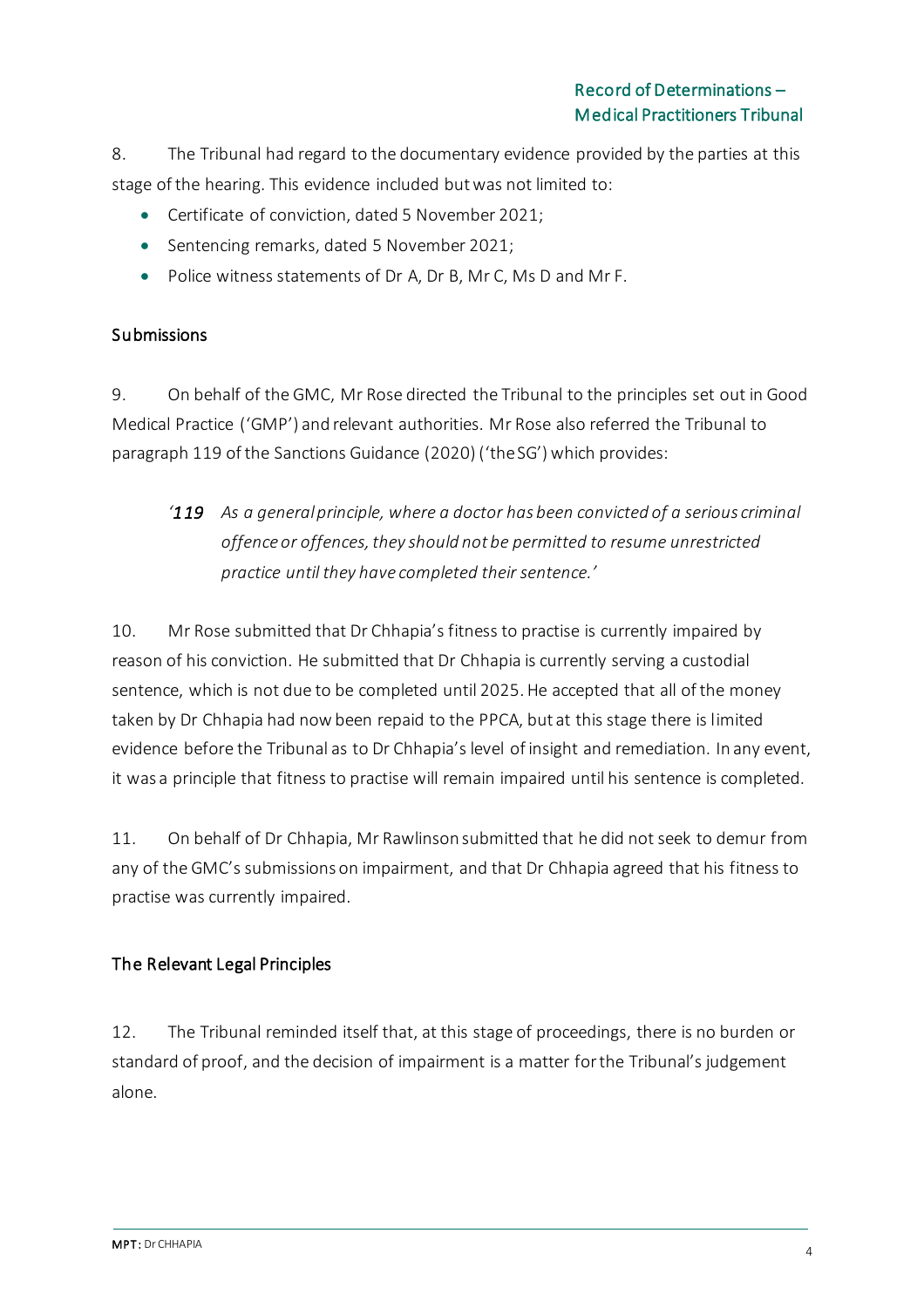13. The Tribunal must determine whether Dr Chhapia's fitness to practise is impaired today, taking into account his conduct at the time of the events and any relevant factors since then such as whether the matters are remediable, have been remedied and any likelihood of repetition.

14. Further, whilst there is no statutory definition of impairment, the Tribunal was assisted by the guidance provided by Dame Janet Smith in the *Fifth Shipman Report*, as adopted by the High Court in *CHRE v NMC and Paula Grant* [2011] EWHC 297 Admin*.* The Tribunal noted that any of the following features are likely to be present when a doctor's fitness to practise is found to be impaired:

*a. 'Has in the past acted and/or is liable in the future to act so as to put a patient or patients at unwarranted risk of harm; and/or*

*b. Has in the past and/or is liable in the future to bring the medical profession into disrepute; and/or*

*c. Has in the past breached and/or is liable in the future to breach one of the fundamental tenets of the medical profession; and/or*

*d. Has in the past acted dishonestly and/or is liable to act dishonestly in the future.'*

# The Tribunal's Determination on Impairment

15. In making its decision on impairment, the Tribunal had regard to paragraphs 1, 65 and 77 of GMP:

*'1 Patients need good doctors. Good doctors make the care of their patients their first concern: they are competent, keep their knowledge and skills up to date, establish and maintain good relationships with patients and colleagues, are honest and trustworthy, and act with integrity and within the law.*

…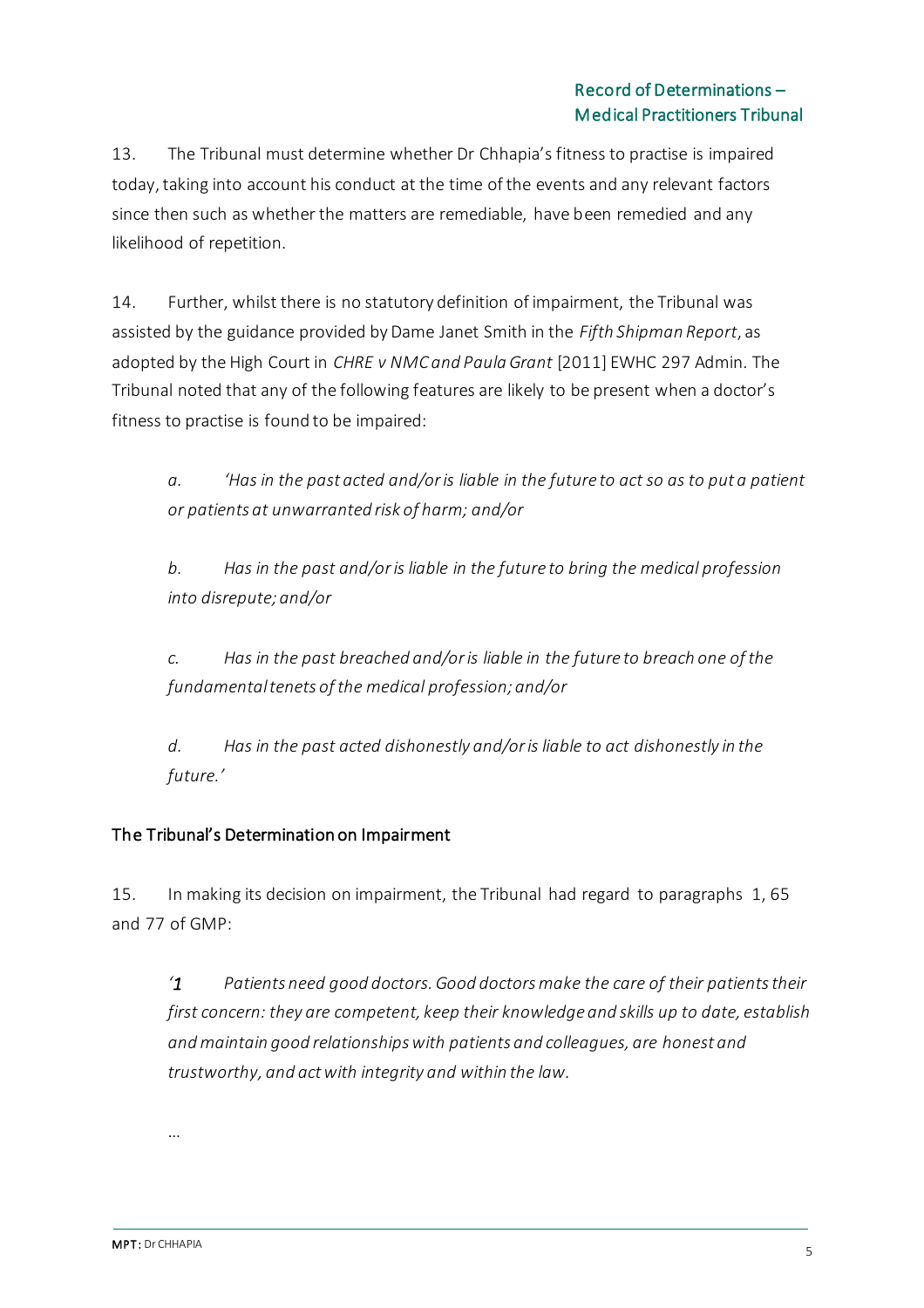*65 You must make sure that your conduct justifies your patients' trust in you and the public's trust in the profession.*

*…*

*77 You must be honest in financial and commercial dealings with patients, employers, insurers and other organisations or individuals.'*

16. The Tribunal looked for evidence of insight, remediation and the likelihood of repetition and balanced those against the three limbs of the statutory overarching objective, namely to:

- protect and promote the health, safety and wellbeing of the public;
- promote and maintain public confidence in the medical profession; and
- promote and maintain proper professional standards and conduct for the members of the profession.

17. The Tribunal has seen no evidence before it to suggest that patients were harmed. However, the sentencing remarks indicate that the care of a significant number of patients could have been adversely impacted by this fraud:

*'You abused the trust placed on you and took £1,130,000 from the Portsmouth Primary Care Alliance, PPCA as we are calling it. Money which, in my judgment, should have been for general practitioner surgeries to develop their various services, to fund equipment and all those other matters that we have heard about, to develop their existing services, and to allow the GPs of Portsmouth to deliver the very best care that they can to those who are patients, and we have heard a number of 220,000 patients at least, I am sure, would have been included in that category. So you understand, we all understand in this court this afternoon, that this a very serious abrogation of your responsibilities as a doctor. You give here, as you would understand, your duty as a general practitioner should have been to provide the very best of care to your patients, and that should have been really at the pinnacle of your considerations in your professional duties.'*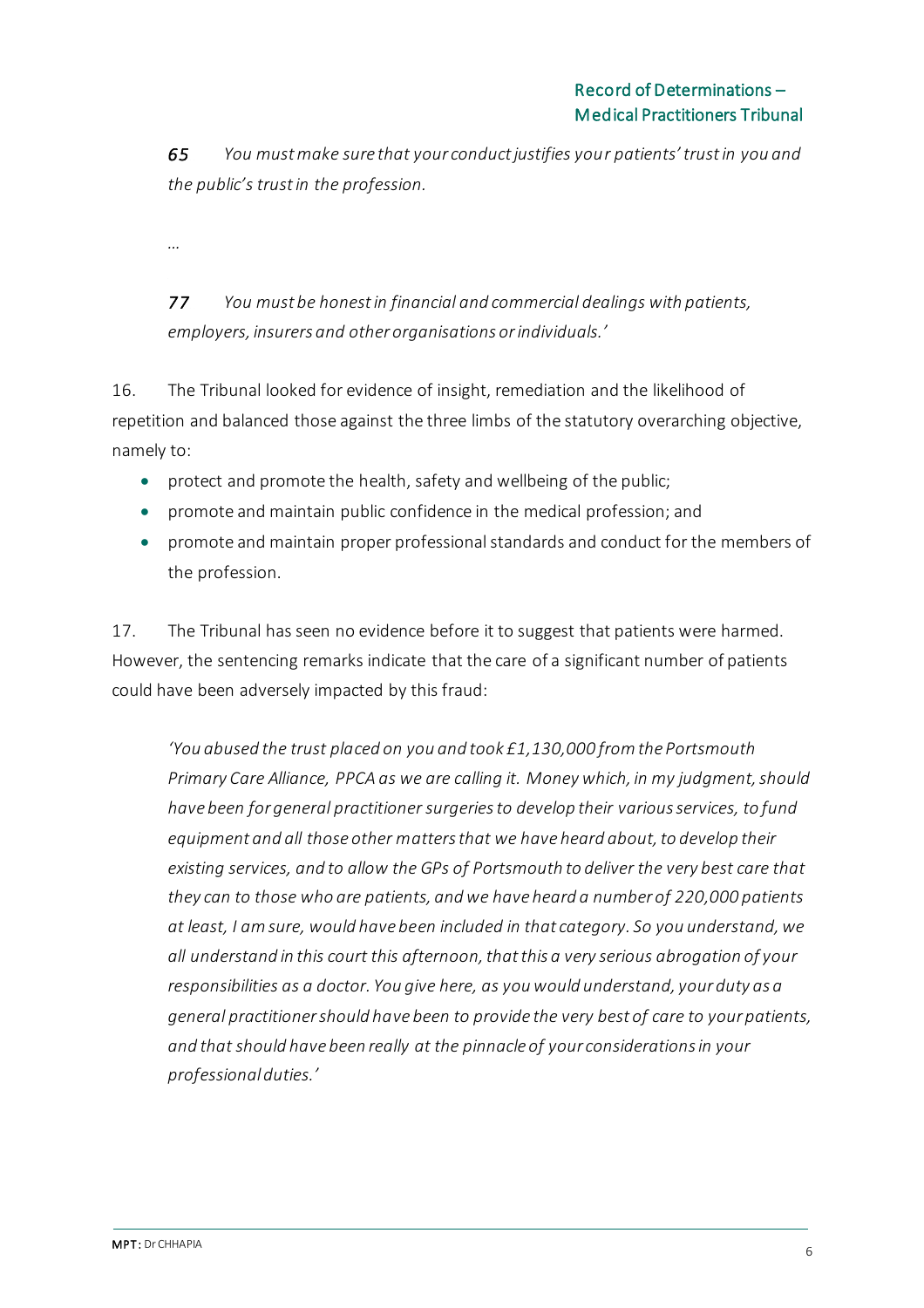The Tribunal was of the opinion that Dr Chhapia had placed patients at risk of harm and breached a fundamental tenet of the profession by taking funds that were necessary for patient care. The risk of harm was mitigated by the vigilance and actions taken by the other directors of the PPCA.

18. The Tribunal took into account that this was not a single incident of fraud, but 64 separate transactions over 41 days, totalling a significant amount of money. The Tribunal was satisfied that Dr Chhapia's actions and his conviction had brought the profession into disrepute. It was also satisfied that Dr Chhapia had acted dishonestly as he had had the opportunity to admit what he had done at an earlier stage, when he was challenged at the beginning of September 2020, but lied to his colleagues, and continued to make transfers until the day he told the truth on 28 September 2020.

19. The Tribunal also noted that it has seen limited evidence of remediation or insight at this stage but considered that it is to Dr Chhapia's credit that all of the money has now been repaid. Further, the Tribunal noted that Dr Chhapia has accepted that his fitness to practise is currently impaired.

20. The Tribunal concluded that a finding of impairment was required in order to promote and maintain public confidence in the medical profession, and to promote and maintain proper professional standards and conduct for members of that profession.

21. The Tribunal has therefore determined that Dr Chhapia's fitness to practise is impaired by reason of his conviction.

# Determination on Sanction - 01/04/2022

22. Having determined that Dr Chhapia's fitness to practise is impaired by reason of his conviction, the Tribunal now has to decide in accordance with Rule 17(2)(n) of the Rules on the appropriate sanction, if any, to impose.

#### The Evidence

23. The Tribunal has taken into account evidence received during the earlier stages of the hearing where relevant to reaching a decision on sanction.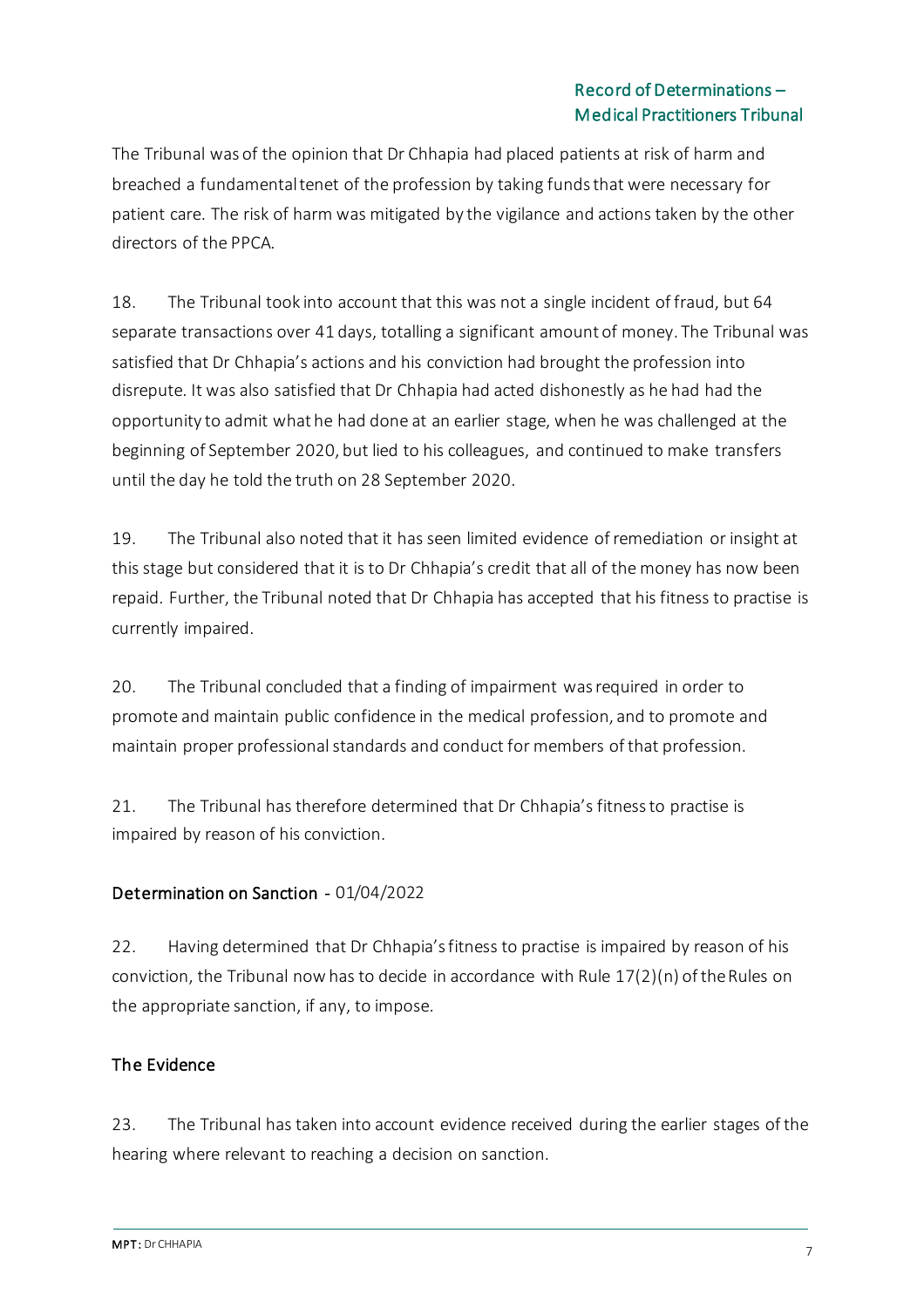- 24. The Tribunal received further evidence on behalf of Dr Chhapia, including but not limited to:
	- Written statement of Dr Chhapia, undated;
	- Oral witness evidence from Dr Chhapia;
	- A letter of apology to the PPCA, dated 18 October 2021;
	- Pre-Sentence Report, dated 22 October 2021;
	- A report from Dr E confirming XXX, dated 13 October 2021;
	- $\bullet$  XXX:
	- Testimonials in support of Dr Chhapia received from colleagues.

# Submissions

25. The Tribunal received written and oral submissions from both counsel.

26. On behalf of the GMC, Mr Rose submitted that the appropriate sanction in the case of Dr Chhapia is one of erasure. He submitted that whilst there are mitigating factors in this case, such as the insight and remediation demonstrated by Dr Chhapia, there are also aggravating factors which the Tribunal should consider. He accepted that Dr Chhapia XXX, and that the fraud was committed during a period in which Dr Chhapia XXX. However, he submitted that it was clear that Dr Chhapia had some control over his actions and knew what he was doing when he abused his position of trust to take money from the PPCA, despite having substantial savings of his own.

27. Mr Rose submitted that, in view of the seriousness of Dr Chhapia's conviction and the abuse of his position of trust, his behaviour is fundamentally incompatible with continued registration. Dr Chhapia's behaviour represented a serious departure from GMP, and serious action was needed to maintain public confidence in the profession. Mr Rose reminded the Tribunal that Dr Chhapia's conduct constituted a fraud meriting a substantial prison sentence, which is not due to be completed until 2025. He submitted that erasure is the only sanction which would sufficiently uphold the overarching objective and that a well-informed and reasonable member of the public would be shocked if the Tribunal drew back from imposing erasure in this case.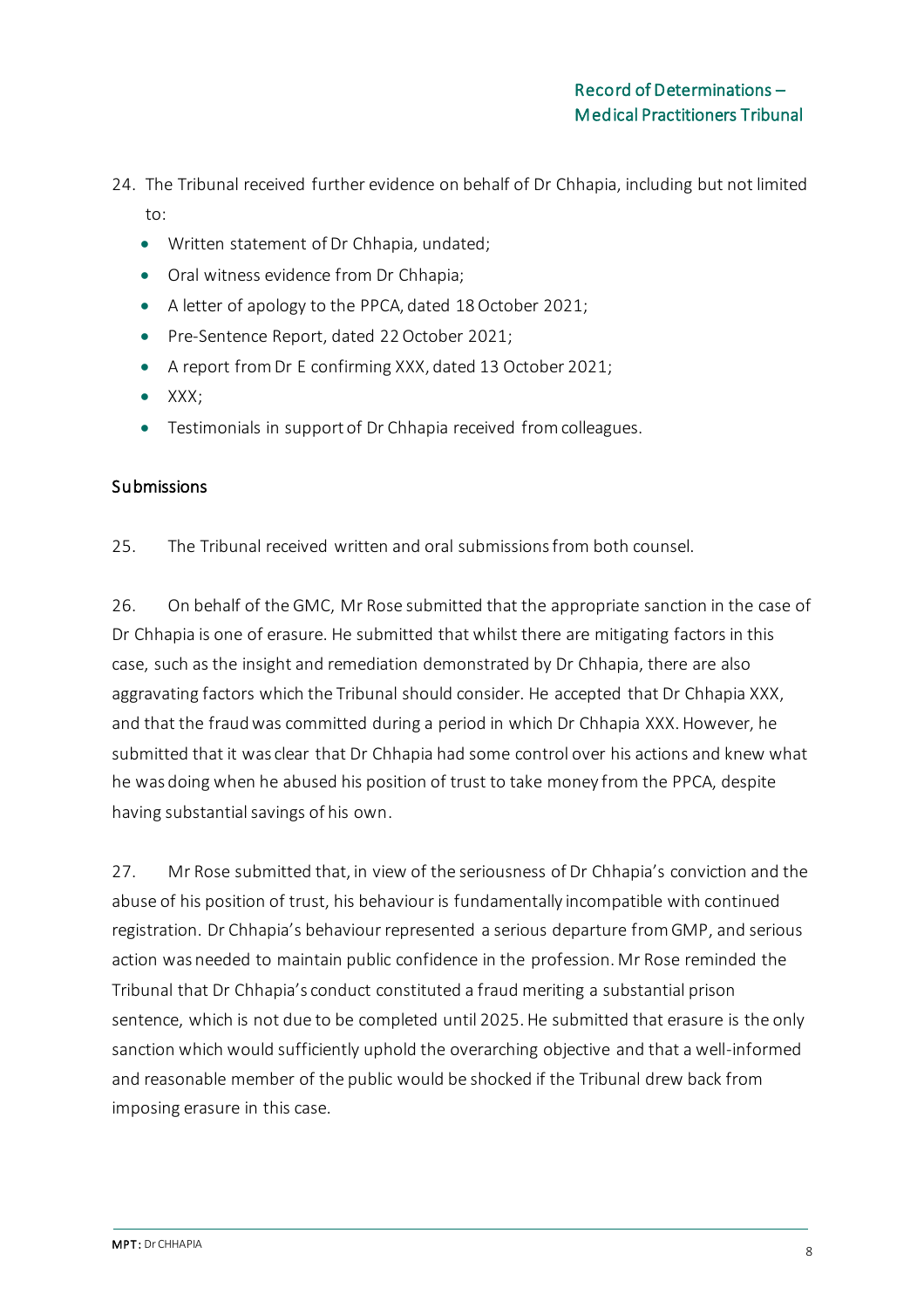28. On behalf of Dr Chhapia, Mr Rawlinson submitted that the Tribunal could impose a period of suspension on Dr Chhapia's registration. He submitted that the public interest in this case weighs heavily in favour of this otherwise valued and respected doctor being able to continue his profession.

29. Mr Rawlinson submitted that the relevant case law does not indicate the presumption of erasure for cases involving dishonesty. He submitted that a reasonable member of the public could see that while Dr Chhapia has done something badly wrong, the particular and unusual circumstances of this case mean it can properly be marked with a period of suspension.

30. Mr Rawlinson submitted that this was a case involving a doctor XXX, who had now taken steps to remediate his wrongdoings. XXX. Mr Rawlinson submitted that the issues here are complex, and while at first it seems the behaviour is outrageous and unconscionable, it must be seen in the context of XXX, the actions he has taken since to have the money repaid in full and the steps he has taken to deal with XXX. He submitted that Dr Chhapia has the support of many colleagues and patients, who view him as a good, innovative doctor, which is evident in the testimonials provided to this Tribunal and to the Court.

31. Mr Rawlinson submitted that a period of suspension with a review would not be unduly lenient, but would allow continued regulatory oversight, and not allow Dr Chhapia to become deskilled. He further submitted that it would allow the profession to retain a valued member of staff for patients and would strike a balance between the doctor's individual interests and the wider public interest. He submitted that it would be entirely proportionate in this case to allow a very able and competent doctor to return to the profession very much earlier than would be the case should he be erased.

# The Relevant Legal Principles

32. The decision as to the appropriate sanction to impose, if any, in this case is a matter for this Tribunal exercising its own independent judgment. In reaching its decision on sanction, the Tribunal had regard to the SG. It bore in mind that the purpose of sanction is not to be punitive, but to protect patients and the wider public interest, although any sanction imposed may have a punitive effect.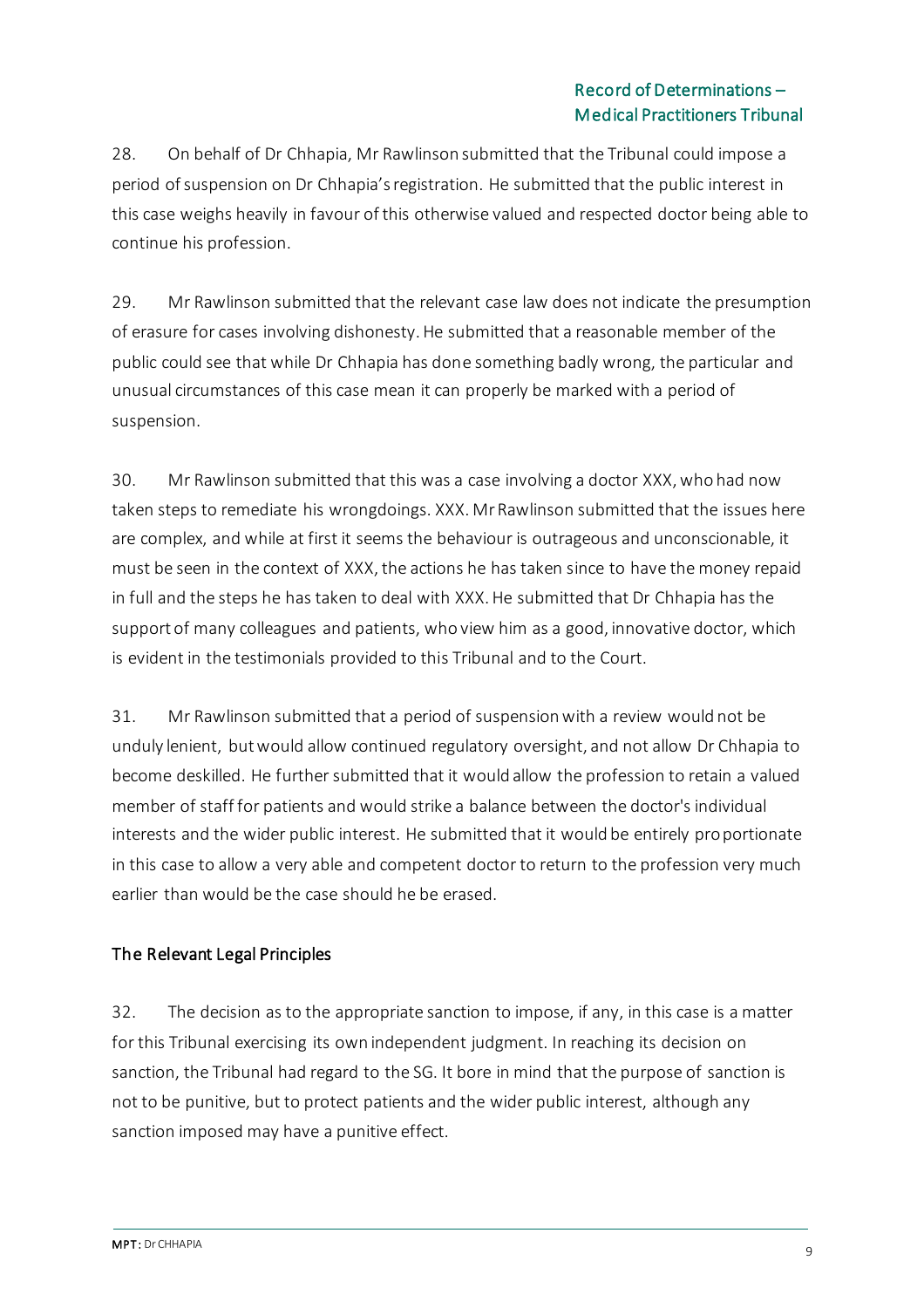33. Throughout its deliberations, the Tribunal applied the principle of proportionality, balancing Dr Chhapia's interests against the public interest. It had regard to the overarching objective, which includes the protection of the public, the maintenance of public confidence in the profession, and the promoting and maintaining of proper professional standards and conduct for members of the profession.

34. The Tribunal has borne in mind the principles set out in *Council for the Regulation of Health Care Professionals v General Dental Council, Fleischmann* [2005] EWHC 87 (Admin) which provide:

*'…. as a general principle, where a practitioner has been convicted of a serious criminal offence or offences he should not be permitted to resume his practice until he has satisfactorily completed his sentence. Only circumstances which plainly justify a different course should permit otherwise. Such circumstances could arise in connection with a period of disqualification from driving or time allowed by the court for the payment of a fine. [54]'*

35. The Tribunal also had regard to the case of *GMC v Saeed* [2020] EWHC 830 (Admin) which provides:

*'It is not the purpose of a review hearing to provide a device by which a violation of the principle in the Council for the Regulation of Health Care Professionals v General Dental Council, Fleischmann [2005] EWHC 87 (Admin), which is reflected in paragraph 119 of the Sanctions Guidance, can be corrected. [82]*

*It is not proper, in principle, forthe MPT to departfrom paragraph 119 of the Sanctions Guidance simply on the basis thatit has also ordered a review hearing at which it has the powerto extend the period of suspension. The original sanction must reflect the seriousness of the offending, and if the MPT is going to depart fromthe principle set outin Fleischmann and paragraph 119, it needs to have sound reasonsto do so and to set those reasons out clearly in its decision. [83]'*

36. The Tribunal also took into account the case of *General Medical Council & Professional Standards Authority v Bramhall* [2021] EWHC 2109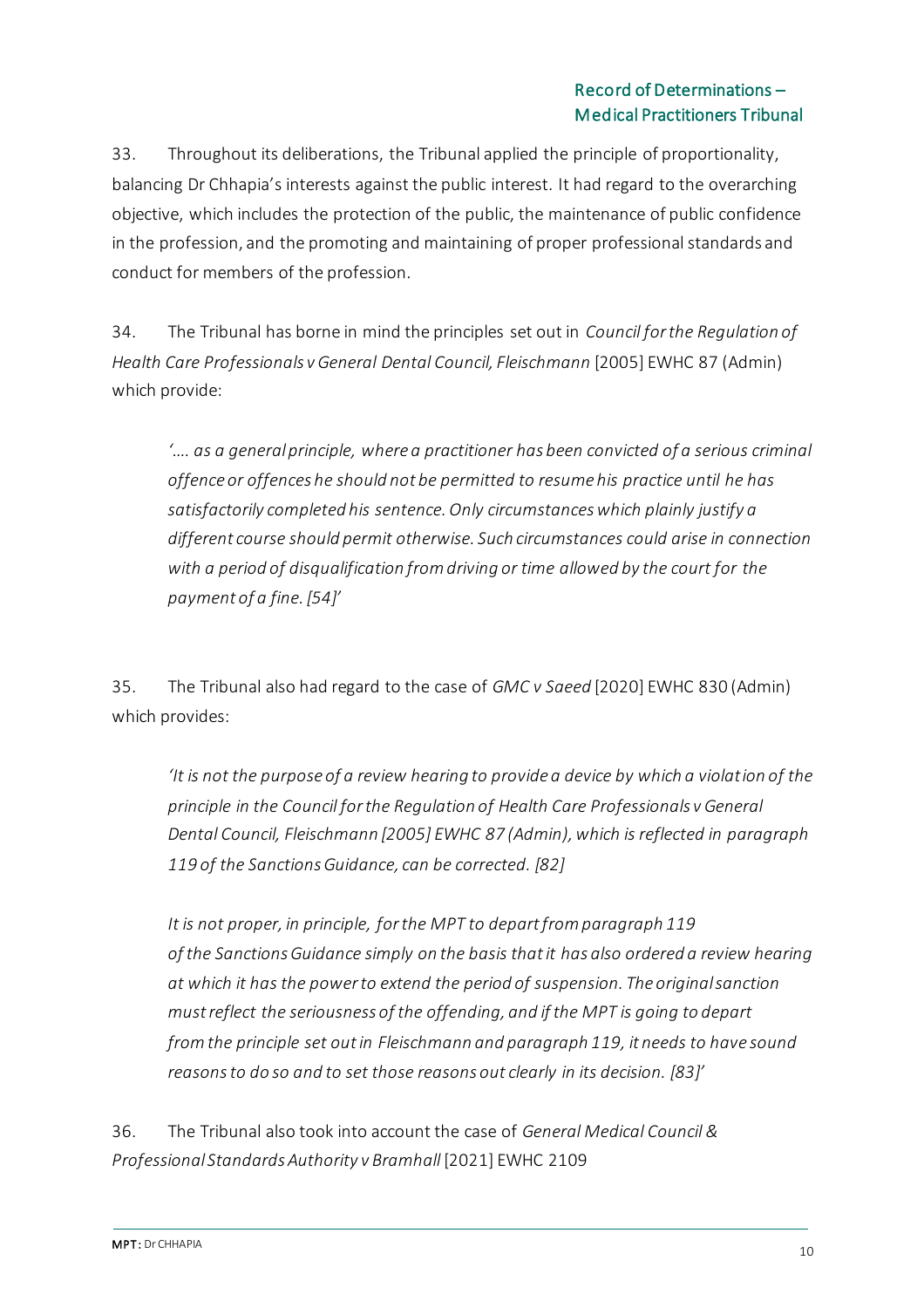*'In a conviction case, particularly where the conviction is for repeated offences of violence against patients in a clinical context, it is also important for a tribunal not to lose sight of what the criminal law, criminal procedure and the principles of sentencing law and practice have already had to say about the public interest considerations which should properly be brought to bear in considering gravity. Certainly, the differences between criminal and regulatory proceedings are crucial; their purposes and procedures are different, and the relevance, combination and weighting of any common factors are different also. But the Sanctions Guidance expressly and properly indicates the relevance of the fact that misconduct has passed the threshold of criminality to the determination of sanction. To that might be added the relevance of the sentencing guideline's classification of the inherent seriousness of the offence and of the offending (in terms of culpability and harm, based on evidence established to the criminal standard of proof) before allowance is made for matters particular to the offender. [43]*

*It is not necessarily determinative; the weight to be given to these matters will vary from case to case as they are assessed in context. But it is important for an MPT determination of sanction in a conviction case – especially where offences of violence and abuse of trust in a clinical context are involved – to grapple with the criminal quality of the misconduct as a public interest consideration in its own right. That steer is clearly given by paragraph 109g of the Guidance. A failure to do so is likely to lead to (or constitute) the error of principle of failing to make a proper assessment of gravity. [44]*

*As a point of principle, 'the way in which a healthcare professional reacts to the discovery of their misconduct is an important part of the assessment of their attitude, their insight into the wrongdoing and effects on a victim, and the sanction necessary in the public interest' (PSAHSC v HCPC & Wood [\[2019\] EWHC 2819 \(Admin\)](https://www.bailii.org/ew/cases/EWHC/Admin/2019/2819.html) at paragraph 73). Moreover, this is a case in which, on the facts, motivation presents itself as an acute regulatory question. Again, 'the reasons why a person acts in a particular way, or their motivation for acting, are significant in evaluating (a) the true seriousness of their behaviour and (b) what the appropriate sanction should be' (Wood paragraph 56). Motivation, in other words, potentially goes to gravity and also to insight and remediability. [45]'*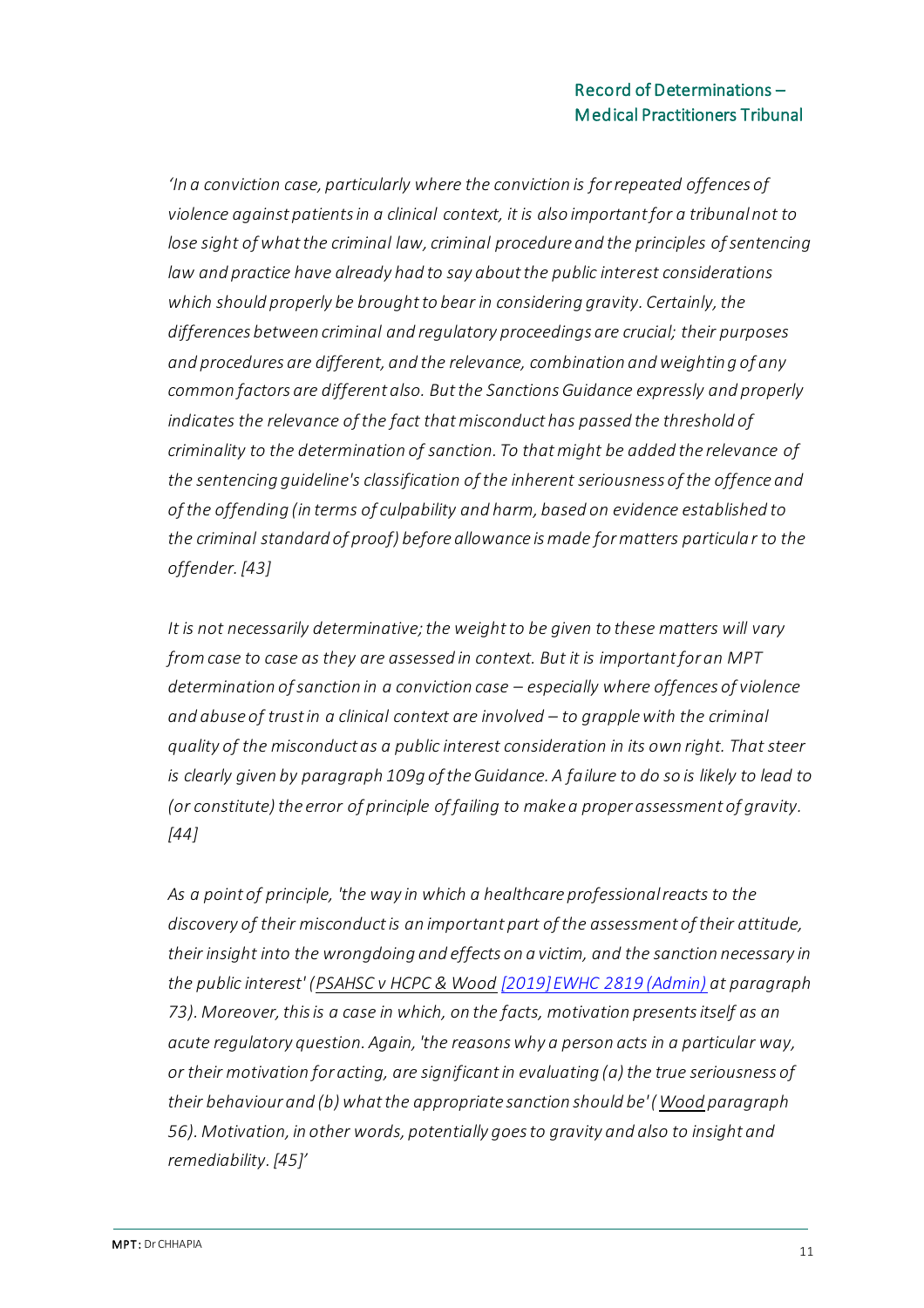37. The Tribunal had regard to its finding of impairment as well as the submissions made on behalf of the GMC and on behalf of Dr Chhapia.

#### The Tribunal's Determination on Sanction

38. The Tribunal first identified what it considered to be the mitigating and aggravating factors in this case.

39. The Tribunal identified the following aggravating factors:

- Dr Chhapia had an opportunity to confess to his actions XXX, and particularly in early September 2020 when he was challenged. Instead, he fabricated an account about being hacked then continued his fraudulent activities;
- This was a serious abuse of his professional position;
- He was dishonest by covering up his actions;
- The impact on his colleagues and on the PPCA was profound;
- There were a significant number of repeated dishonest events over a period of time; and
- It was a serious case of fraud by abuse of position which amounted to a loss of over a million pounds of public funds.
- 40. The Tribunal identified the following mitigating factors:
	- Dr Chhapia has shown developing insight, which he acknowledges is a continuing journey;
	- He has apologised, and expressed clear remorse for his actions;
	- The money has been repaid in full, XXX;
	- He pleaded guilty to the criminal charge at the earliest opportunity;
	- He admitted all the facts before this Tribunal and acknowledged that his fitness to practise was impaired;
	- XXX;
	- XXX; and
	- He has positive testimonials.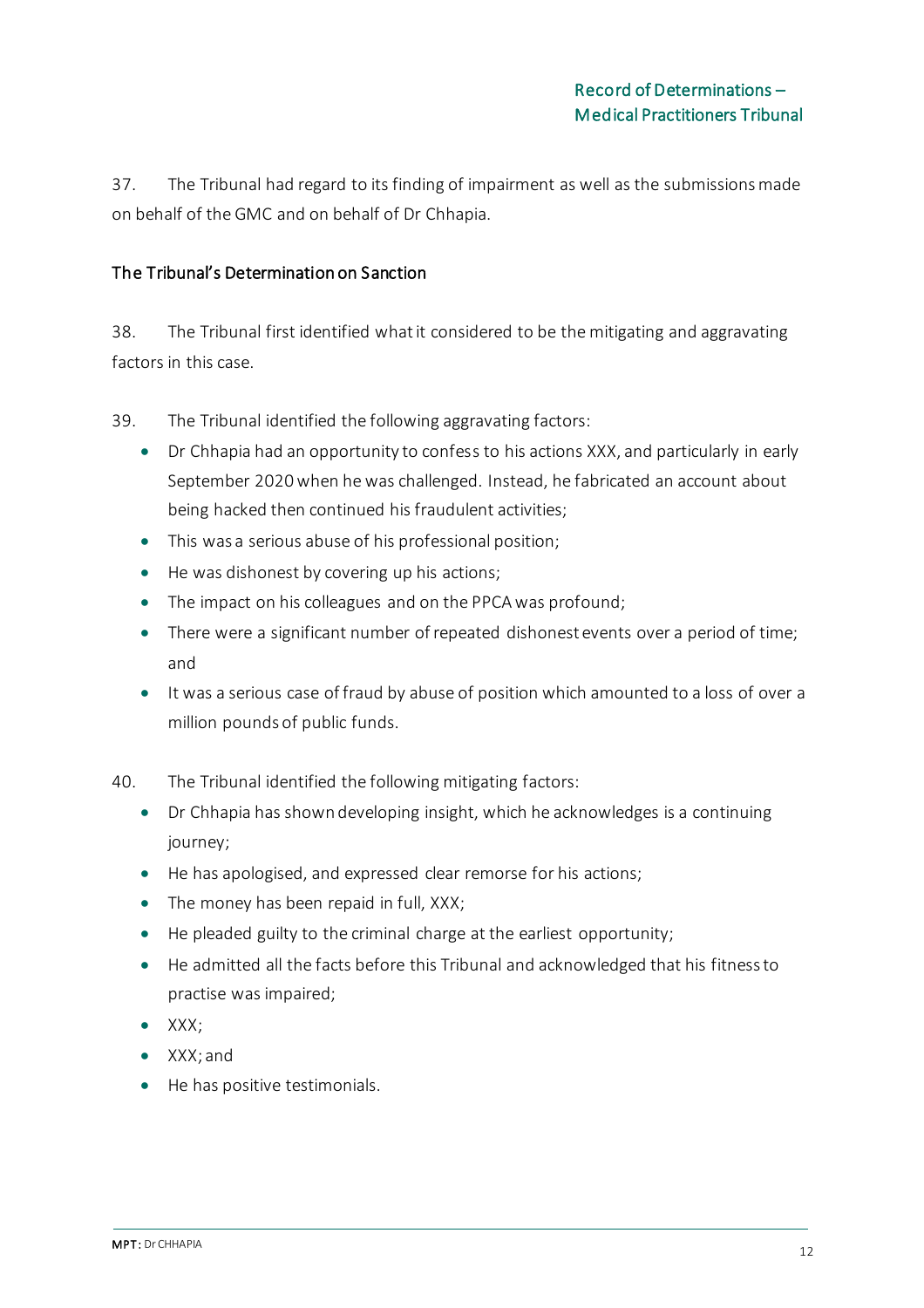41. The Tribunal balanced these factors throughout its deliberations and went on to consider each sanction in order of ascending severity, starting with the least restrictive.

## No action

42. The Tribunal first considered whether to conclude the case by taking no action. It noted that taking no action following a finding of impaired fitness to practise would only be appropriate in exceptional circumstances.

43. The Tribunal was satisfied that there were no exceptional circumstances in Dr Chhapia's case which could justify it taking no action. It determined that, given the seriousness of the misconduct and its findings in respect of impairment, taking no action would not be sufficient, proportionate or in the public interest.

## Conditions

44. The Tribunal next considered whether to impose conditions on Dr Chhapia's registration. It bore in mind that any conditions imposed should be appropriate, proportionate, workable and measurable. The Tribunal noted that conditions may be workable where a doctor has insight into their misconduct, that a doctor is likely to comply with conditions, and that a doctor is likely to respond positively to remediation or retraining.

45. The Tribunal concluded that no workable or measurable conditions could be formulated in this case. In any event, the Tribunal considered that given the seriousness nature of Dr Chhapia's actions and the proven dishonesty, the imposition of conditions would not address the seriousness of the conviction.

#### Suspension

46. In considering whether to impose a period of suspension on Dr Chhapia's registration, the Tribunal had regard to paragraphs 92, 93, and 97(a) (f) and (g) of the SG which provides:

*'92 Suspension will be an appropriate response to misconduct that is so serious that action must be taken to protect members of the public and maintain public confidence in the profession. A period of suspension will be appropriate*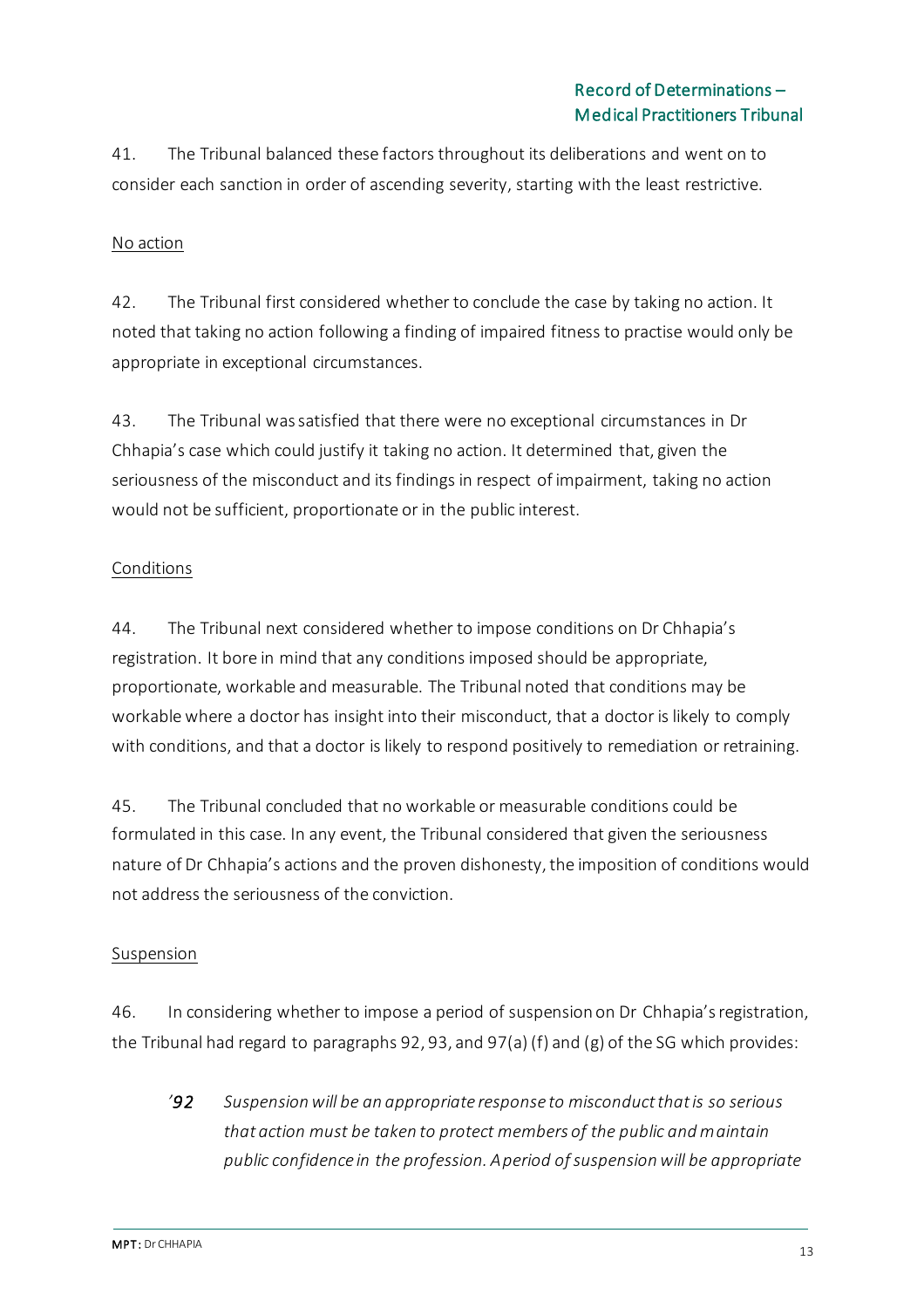*for conduct that is serious but falls short of being fundamentally incompatible with continued registration (ie for which erasure is more likely to be the appropriate sanction because the tribunal considers that the doctor should not practise again either for public safety reasons or to protect the reputation of the profession).*

- *93 Suspension may be appropriate, for example, where there may have been acknowledgement of fault and where the tribunal is satisfied that the behaviour or incident is unlikely to be repeated. The tribunal may wish to see evidence that the doctor has taken steps to mitigate their actions.*
- *…*
- *97 Some or all of the following factors being present (this list is not exhaustive) would indicate suspension may be appropriate.*
- *a A serious breach of Good medical practice, but where the doctor's misconduct is not fundamentally incompatible with their continued registration, therefore complete removal from the medical register would not be in the public interest. However, the breach is serious enough that any sanction lower than a suspension would not be sufficient to protect the public or maintain confidence in doctors.*
- *…*
- *f No evidence of repetition of similar behaviour since incident.*
- *g The tribunal is satisfied the doctor has insight and does not pose a significant risk of repeating behaviour.'*

47. The Tribunal also had regard to the treatment of dishonesty in the SG. It had regard to paragraphs 120, 124 and 128 which provide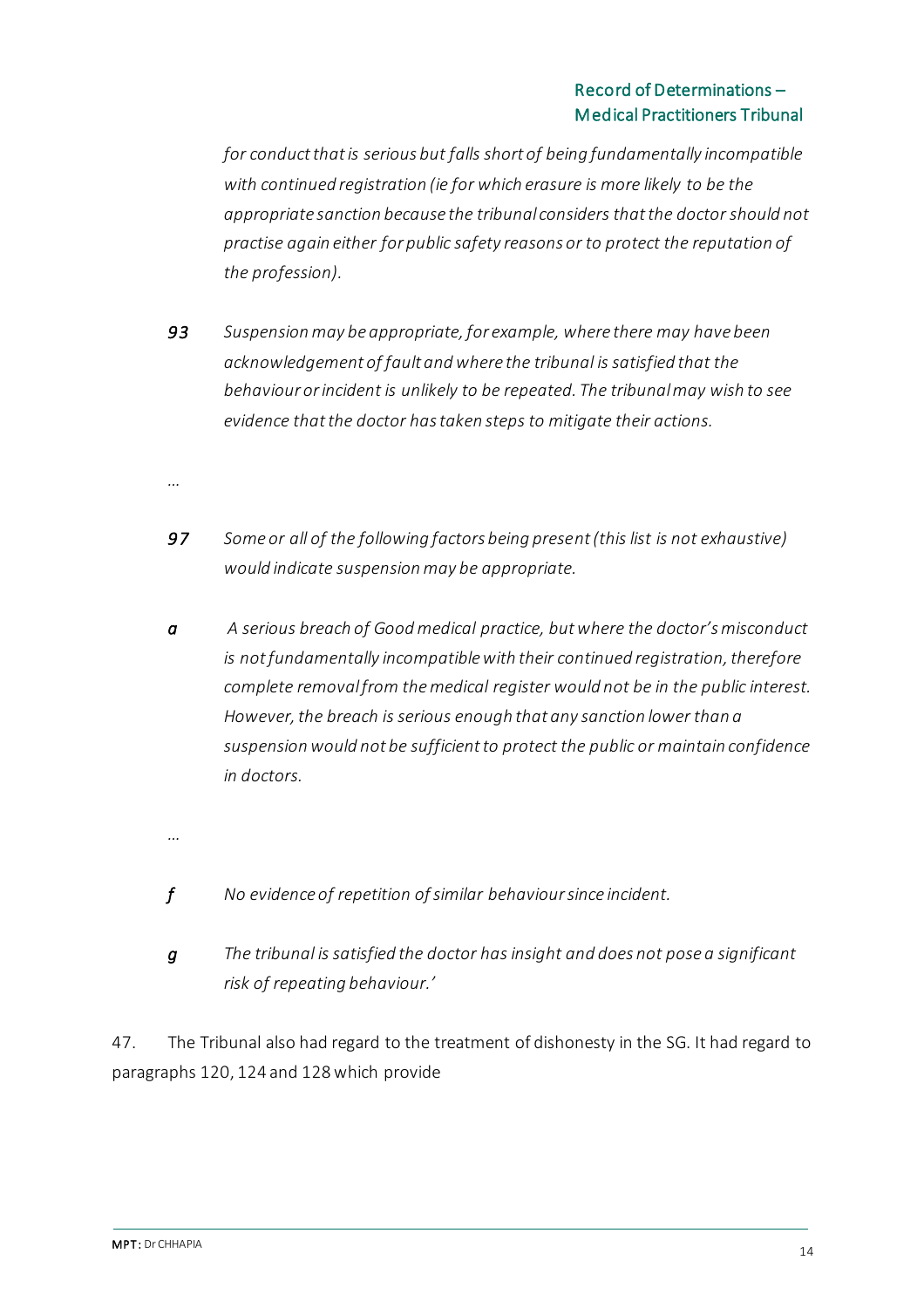*'120 Good medical practice states that registered doctors must be honest and trustworthy, and must make sure that their conduct justifies their patients' trust in them and the public's trust in the profession.*

*…*

*124 Although it may not result in direct harm to patients, dishonesty related to matters outside the doctor's clinical responsibility (eg providing false statements or fraudulent claims for monies) is particularly serious. This is because it can undermine the trust the public place in the medical profession. Health authorities should be able to trust the integrity of doctors, and where a doctor undermines that trust there is a risk to public confidence in the profession. Evidence of clinical competence cannot mitigate serious and/or persistent dishonesty.*

*…*

# *128 Dishonesty, if persistent and/or covered up, is likely to result in erasure'*

48. In considering whether Dr Chhapia's conduct was fundamentally incompatible with continued registration, it was clear to the Tribunal that Dr Chhapia had breached a number of paragraphs of GMP, including paragraphs 1, 65 and 77, and that his conduct breached fundamental tenets of the profession and brought the profession into disrepute.

49. The Tribunal was satisfied that Dr Chhapia has done the best XXX. The Tribunal was of the opinion that Dr Chhapia has developing insight but the insight is not yet complete. It noted that Dr Chhapia also recognises that his insight is still developing. XXX.

50. The Tribunal was concerned that there remains a real risk of repetition should Dr Chhapia be in a similar set of circumstances with responsibility for a budget in the future.

51. The Tribunal also considered the submissions of Mr Rose, that Dr Chhapia knew what he was doing when he chose to access the PPCA bank account XXX rather than using his own savings. The Tribunal was of the view that it is evident that, although XXX contributed to his offending behaviour, Dr Chhapia had a degree of control over his actions. XXX.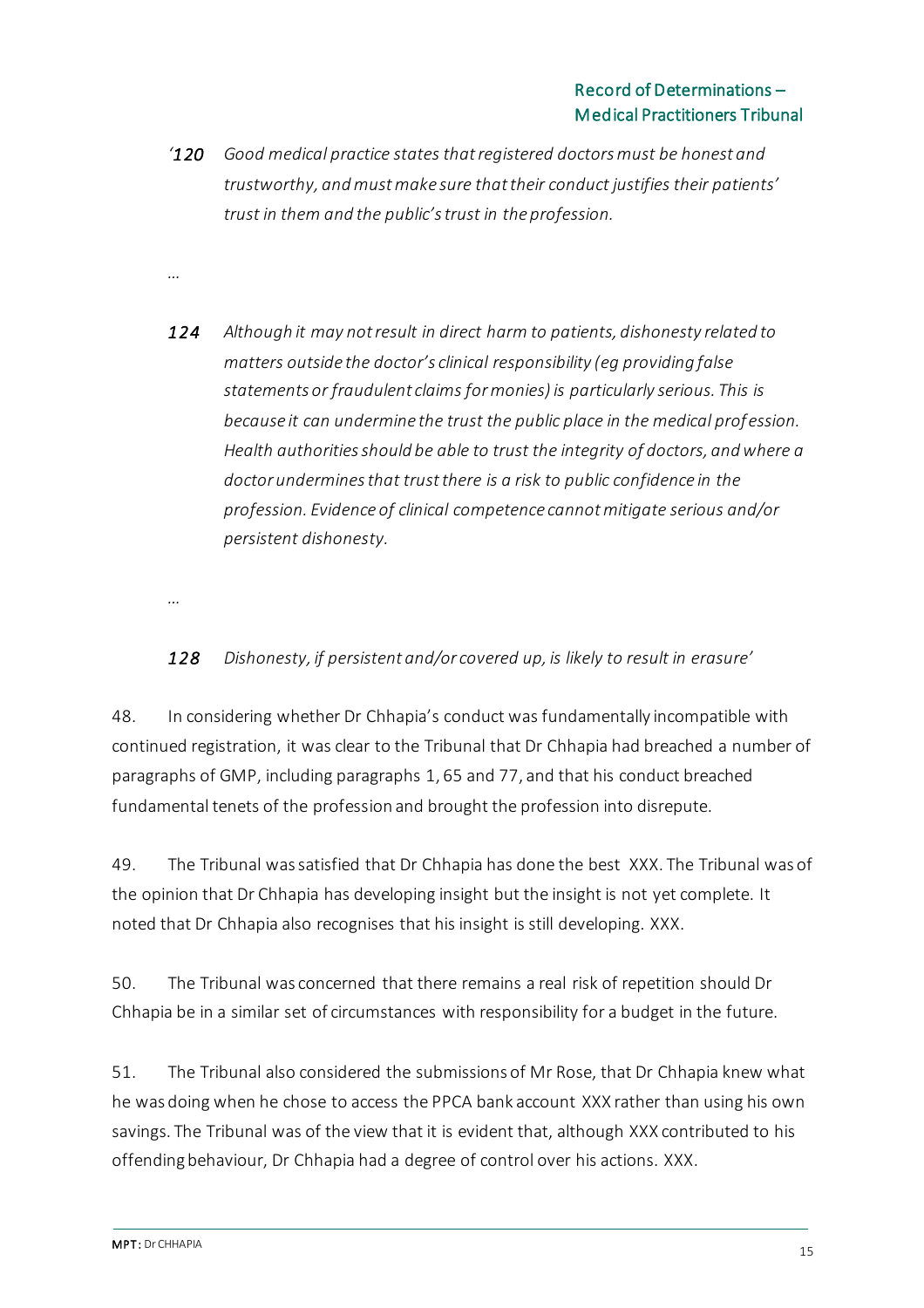52. The Tribunal was of the opinion that while it could give credit to Dr Chhapia for how he has chosen to XXX since his offence, it does not outweigh the significant aggravating features of this case.

53. In the Tribunal's view, Dr Chhapia allowed his own interests to override those of his patients and the wider public. Accordingly, the Tribunal concluded that the seriousness of the underlying conduct which led to his criminal conviction, the amount of money that was taken, the serious and persistent dishonesty in his actions and to his colleagues, and the potential harm that could have been caused to more than 220,000 patients amounted to behaviour which was fundamentally incompatible with continued registration. This coupled with Dr Chhapia's custodial sentence, which does not come to an end until 2025, and the remaining aggravating factors, led the Tribunal to conclude that a sanction of suspension would be inappropriate and insufficient to mark the seriousness of Dr Chhapia's conviction.

## Erasure

54. In considering erasure, the Tribunal considered that paragraphs 108, 109 (a), (b), (c), (d), (h) and (i), and 128 of the SG were particularly relevant in Dr Chhapia's case:

- *'108 Erasure may be appropriate even where the doctor does not present a risk to patient safety, but where this action is necessary to maintain public confidence in the profession. For example, if a doctor has shown a blatant disregard for the safeguards designed to protect members of the public and maintain high standards within the profession that is incompatible with continued registration as a doctor.*
- *109 Any of the following factors being present may indicate erasure is appropriate (this list is not exhaustive).*
	- *a A particularly serious departure from the principles set out in Good medical practice where the behaviour is fundamentally incompatible with being a doctor.*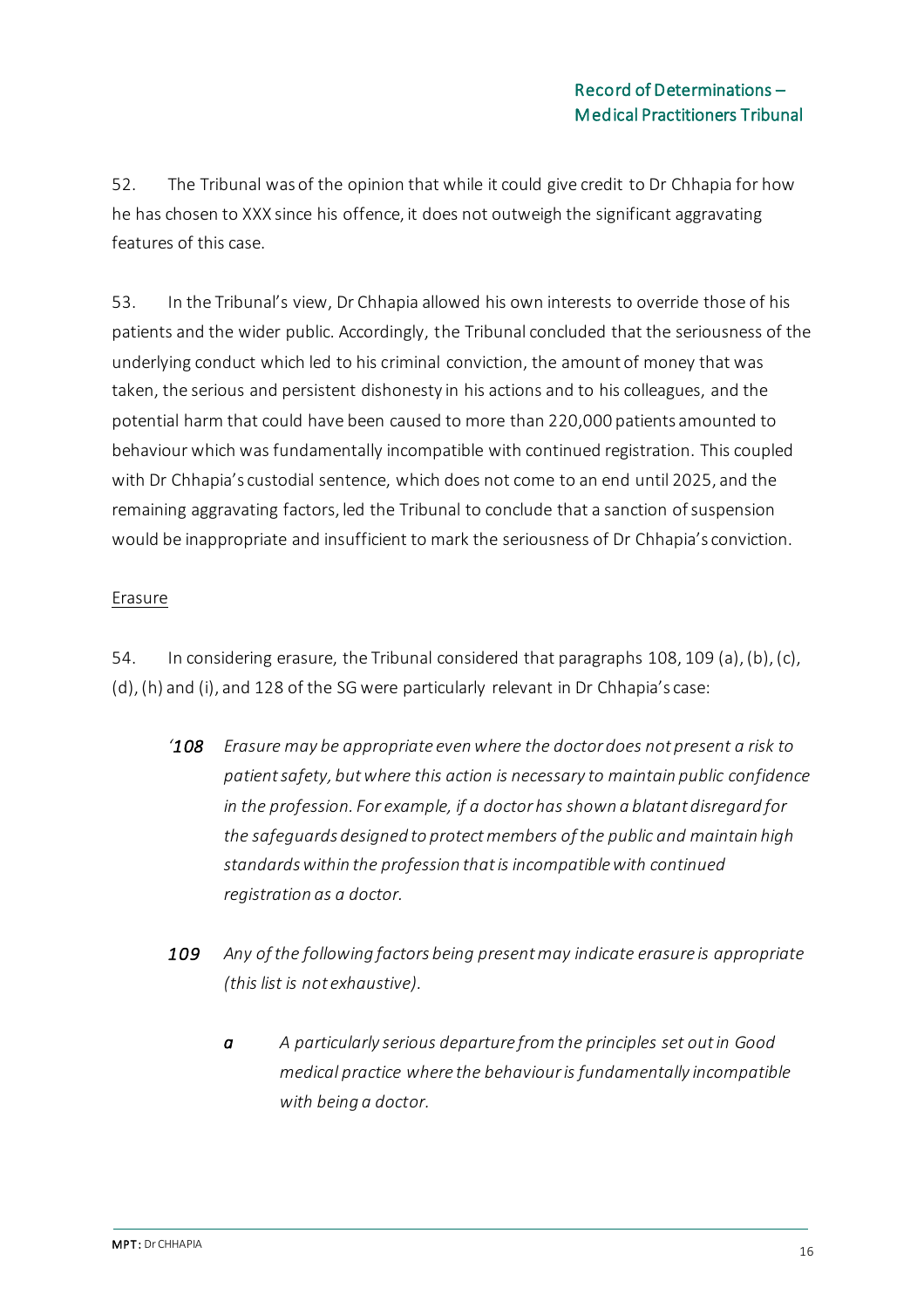- *b A deliberate or reckless disregard for the principles set out in Good medical practice and/or patient safety.*
- *c Doing serious harm to others (patients or otherwise), either deliberately or through incompetence and particularly where there is a continuing risk to patients…*
- *d Abuse of position/trust…*
- *h Dishonesty, especially where persistent...*
- *i Putting their own interests before those of their patients…*
- *…*

*…*

# 128 Dishonesty, if persistent and/or covered up, is likely to result in erasure...'

55. Having determined that Dr Chhapia's conduct was fundamentally incompatible with continued registration, the Tribunal considered that erasure was the only appropriate and proportionate sanction to protect the public interest, mark the seriousness of the misconduct and protect public confidence in the profession. It was also of the view that the sanction of erasure was necessary to maintain public confidence, protect the public interest and uphold standards. The Tribunal was of the view that the sanction of erasure would send a message to the profession that Dr Chhapia's conduct was wholly unacceptable and fell far short of the conduct and the standards of behaviour expected of a registered doctor.

56. The Tribunal has therefore directed that Dr Chhapia's name be erased from the Medical Register.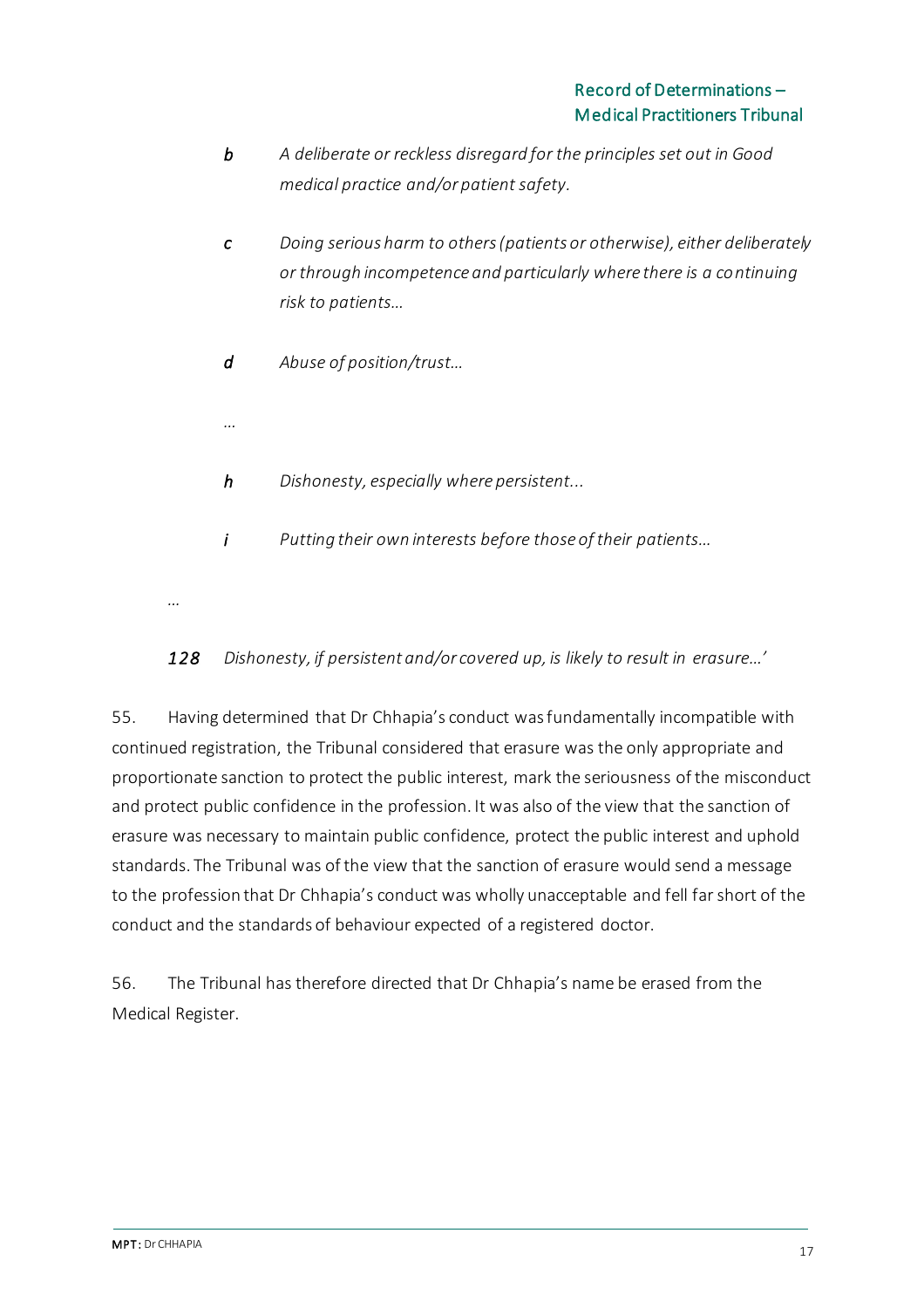## Determination on Immediate Order - 01/04/2022

57. Having determined that Dr Chhapia should be erased from the medical register, the Tribunal has considered, in accordance with Rule 17(2)(o) of the Rules, whether his registration should be subject to an immediate order of suspension.

#### **Submissions**

58. On behalf of the GMC, Mr Rose submitted that it was in the public interest for an immediate order to be made. It was his submission that because Dr Chhapia is currently serving a custodial sentence, and for all the Tribunal's reasoning at previous stages of this hearing, an immediate order was necessary in this case.

59. Mr Rawlinson made no submissions on behalf of Dr Chhapia.

#### The Tribunal's Determination

60. In reaching its decision, the Tribunal considered the relevant paragraphs of the SG and exercised its own independent judgement. In particular, it took account of paragraphs 172, 173 and 178, which state:

- *'172 The tribunal may impose an immediate order if it determines that it is necessary to protect members of the public, or is otherwise in the public interest, or is in the best interests of the doctor. The interests of the doctor include avoiding putting them in a position where they may come under pressure from patients, and/or may repeat the misconduct, particularly where this may also put them at risk of committing a criminal offence. Tribunals should balance these factors against other interests of the doctor, which may be to return to work pending the appeal, and against the wider public interest, which may require an immediate order.*
- *173 An immediate order might be particularly appropriate in cases where the doctor poses a risk to patient safety. For example, where they have provided poor clinical care or abused a doctor's special position of trust, or where*